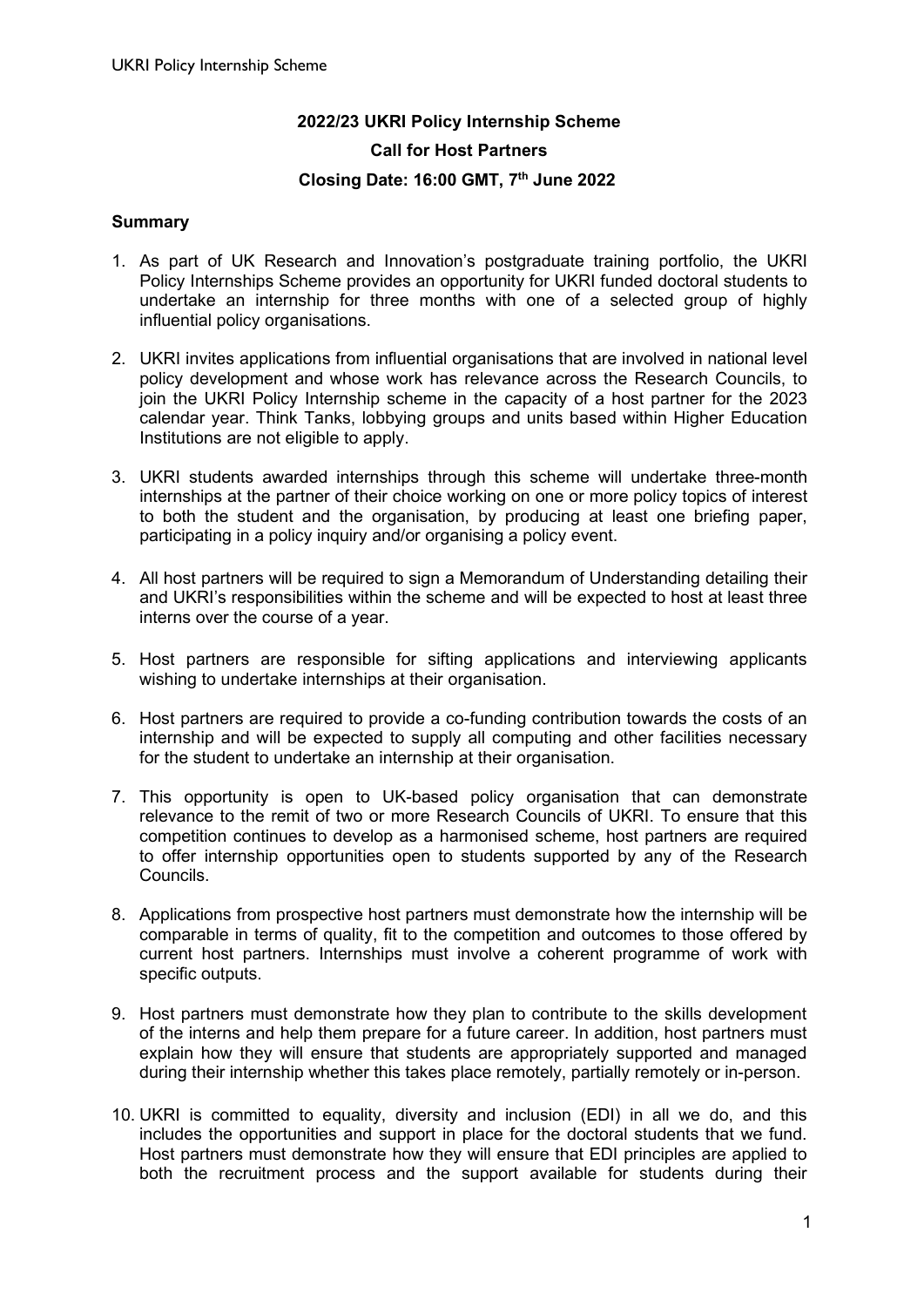internship.

## **Background: UKRI Policy Internships**

- 11. UK Research and Innovation (UKRI) brings together the seven disciplinary Research Councils with Research England and Innovate UK.
- 12. UKRI Policy Internships provide the opportunity for doctoral students funded by the research councils of UKRI to undertake a three-month placement at one of a selected group of influential policy organisations. Currently the scheme supports on average 123 internships per year across all host partners.
- 13. During their internship, the student undertakes work on a policy topic agreed with their host partner relevant to both parties. At the end of the internship, they are expected to have produced a briefing paper, participated in a policy inquiry and/or organised a policy event.
- 14. The intention of the Policy Internship scheme is to embed students in an environment where they can engage with the process of converting research outputs into policy. These internships equip students with transferable skills relevant to report writing, working within a policy environment, understanding the role of research in relation to policy development, presentation skills, and project management experience. These skills will be relevant to the future career paths that the student may choose.
- 15. Internships for the next intake are expected to start in the first half of 2023. However, students are able to undertake an internship at any point in the calendar year at a time agreed between the host partner, the student, the student's doctoral supervisor and Research Organisation.
- 16. All internships must be completed within the student's funded period, and prior to submitting their thesis.
- 17. The Research Councils or the UKRI-funded training grants will support the stipend costs of students for the full duration of their internships.
- 18. The Natural Environment Research Council (NERC) is the current lead administrative Council for this scheme and manages the scheme on behalf of the other Research Councils.

#### **Host Partner Requirements**

- 19. Successful host partners will participate for the 2022/23 student competition in the first instance.
- 20. All host partners are required to provide a co-funding contribution to meet the costs associated with an internship. This co-funding contribution is in place to allow the scheme to continue to support a wide range of internship opportunities, assist in widening participation by ensuring appropriate support is available for all interns, and reflects the value and benefit the highly skilled interns provided to the host partners. The co-funding contribution will cover the cost of travel and accommodation where it is necessary for the student to relocate in order to undertake an internship up to a maximum of £2,400.
- 21. Host partners will be expected to supply all computing, emailing and other facilities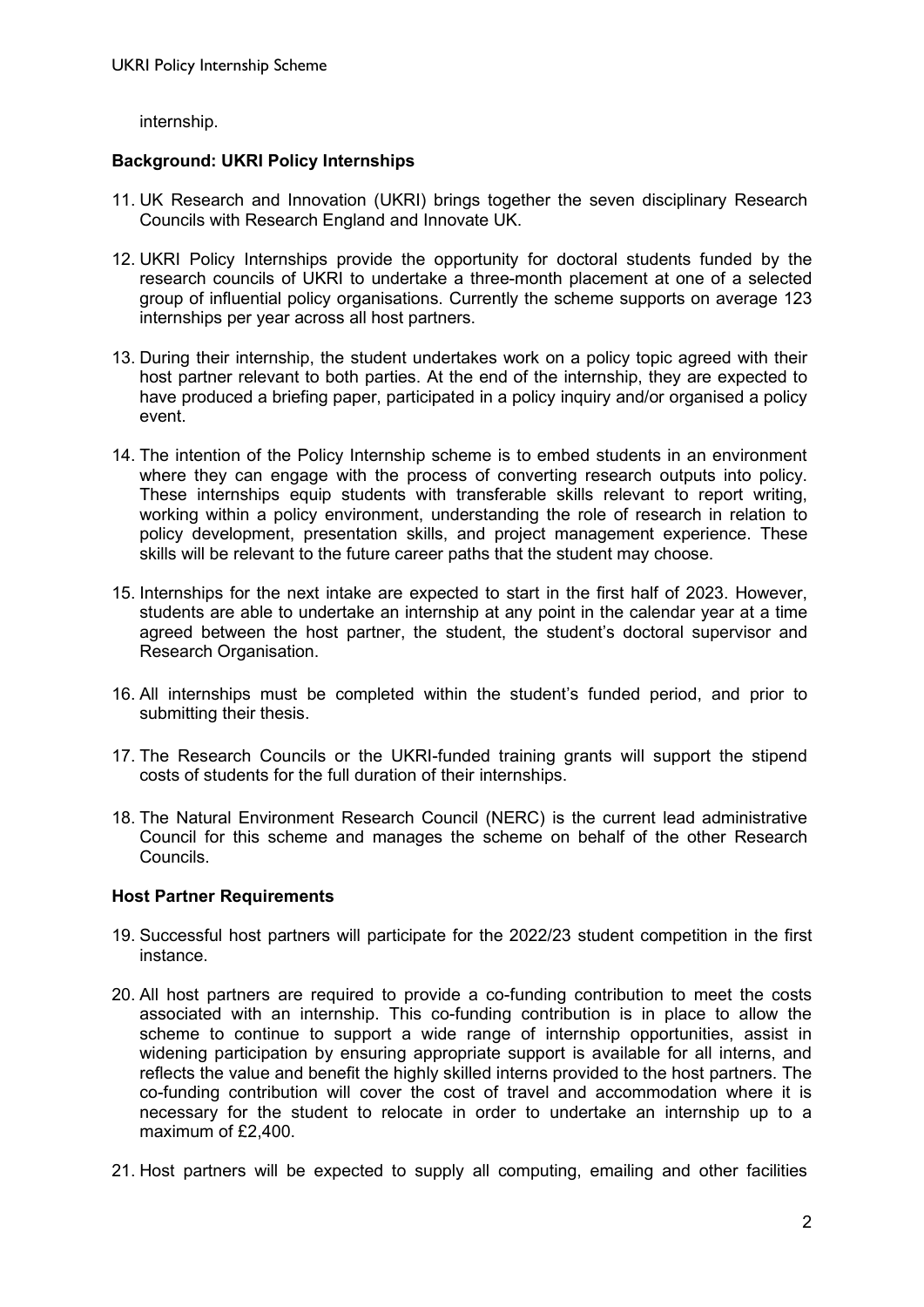necessary for the student to undertake a UKRI policy internship. No funding is available from UKRI to cover any associated costs incurred by the host partner during the process.

- 22. Host partners will also be expected to make alternative arrangements for remote/hybrid working where this would better support both the students' needs and the requirements of the host partner.
- 23. Ahead of the student competition, host partners will complete a template outlining the details of the internship opportunities available. This information will be made available to potential applicants.
- 24. UKRI funded doctoral students apply to the scheme by sending applications to the lead administrative council. Following eligibility checks undertaken by UKRI, applications relevant to each partner will then be circulated to the hosts for sifting and interviewing. UKRI cannot guarantee that host partners will receive applications from students for their internship opportunities.
- 25. Responsibility for conducting the sift, interview and award process lies with the host partners. NERC will provide the host partners with their applications and some guidance regarding the sift and interview process to ensure that candidates are treated consistently across all host partners.
- 26. For internships to be hosted in 2023, host partners are expected to conduct interviews during November 2022 and are required to notify the lead administrative council of the outcomes as soon as possible thereafter, but no later than 16 December 2022.
- 27. All internships awarded through the 2022/23 competition must be completed during the 2023 calendar year.
- 28. The host partner and the student should agree the best time to undertake the internship.
- 29. All host partners will be required to sign a Memorandum of Understanding detailing their and UKRI's responsibilities within the scheme.
- 30. Host partners will be invited to provide feedback on the competition and comment on any proposed changes for future rounds. This feedback is collected with the intention of continuously improving the Scheme.

#### **Host Partner Application and Assessment Process**

- 31. Applications must be submitted using the [online application form.](https://www.ukri.org/publications/ukri-policy-internships/) This should be completed by the representative who will act as the primary contact for the UKRI Policy Internship scheme.
- 32. Any application that is received after the closing date, is incomplete, or received from an ineligible organisation or an organisation unable to demonstrate appropriately their relevance to policy within the remits of two or more of the Research Councils, will not be considered.
- 33. Eligible applications will be assessed by a group of UKRI staff involved in the postgraduate training and the UKRI Policy Internship Scheme. They will assess prospective hosts according to the internship and skills development opportunities available to interns, the mechanisms in place to support students during their internship,